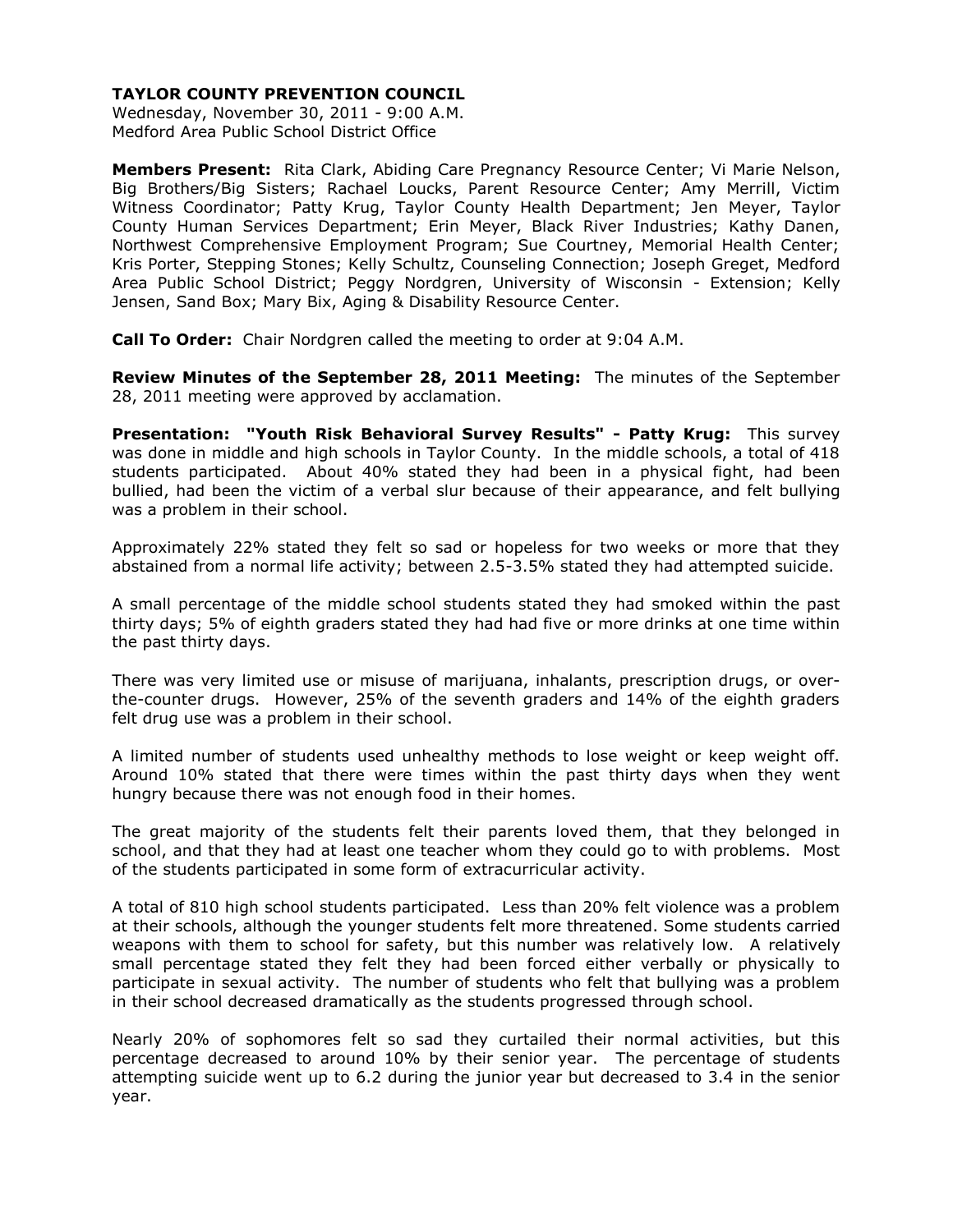As the students got older, their use of tobacco increased, and those students who did smoke tried to quit in ever-increasing numbers as they progressed through high school.

Over 60% of all high school students had at least one drink in their lives, and over half of all seniors had a drink within the past thirty days. Over 45% of seniors had indulged in binge drinking within the past thirty days; nearly that number admitted to being drunk one or more times in the same timeframe. Over 20% of the seniors admitted to driving after drinking.

Marijuana was used by less than 20% of the students, and use of other drugs was very limited. Some students did say that drugs were offered for sale on their campus, and a third felt that drugs were a problem at their school.

The trend of using unhealthy methods to lose or maintain weight continued through high school. Again about 10% experienced shortages of food in their homes.

Most of the students felt their families and teachers were supportive and that they had someone to go to if they needed advice.

It is anticipated that this study will be repeated in the future to track trends. Taylor County has been awarded a grant to form an AODA coalition. The County will also try for a drugfree communities grant in the near future. Nordgren will email executive summaries of both research projects to Prevention Council members.

**Follow Up of Suicide Prevention Training:** Chair Nordgren asked the members to submit their evaluations of the Suicide Prevention Training that was provided at the September meeting. She will resend the new Mental Health providers fact sheet developed as a result of the training.

**Round Table Announcements:** Bix reported that the Aging & Disability Resource Center Board is meeting for the first time today, and plans to start the satellite office in Medford are set for April or May.

Jensen stated that Young Star, a rating system for child care agencies, will be done at Sand Box probably by the end of the year. From October through April, parents working on jobsearch activities will be eligible for up to eight hours of free day care per month.

Clark reported that Abiding Care is working collaboratively with the Ladysmith facility to share an ultrasound unit for up to two years. Anyone interested in an email version of their newsletter should contact Rita.

Nelson announced that Big Brothers/Big Sisters has fourteen matches in the Medford and Rib Lake area. They are working on their Polar Plunge fundraiser.

Loucks is working on getting the Family Visitor Program re-instated; they are doing fundraising and looking for more donations.

Merrill is new to the victim witness program. Welcome!

Krug stated the Health Department is dealing with whooping cough outbreak. Kids and adults need boosters.

J. Meyer reported the Mental Health unit at Human Services has a new case manager.

E. Meyer reported BRI has a new bus.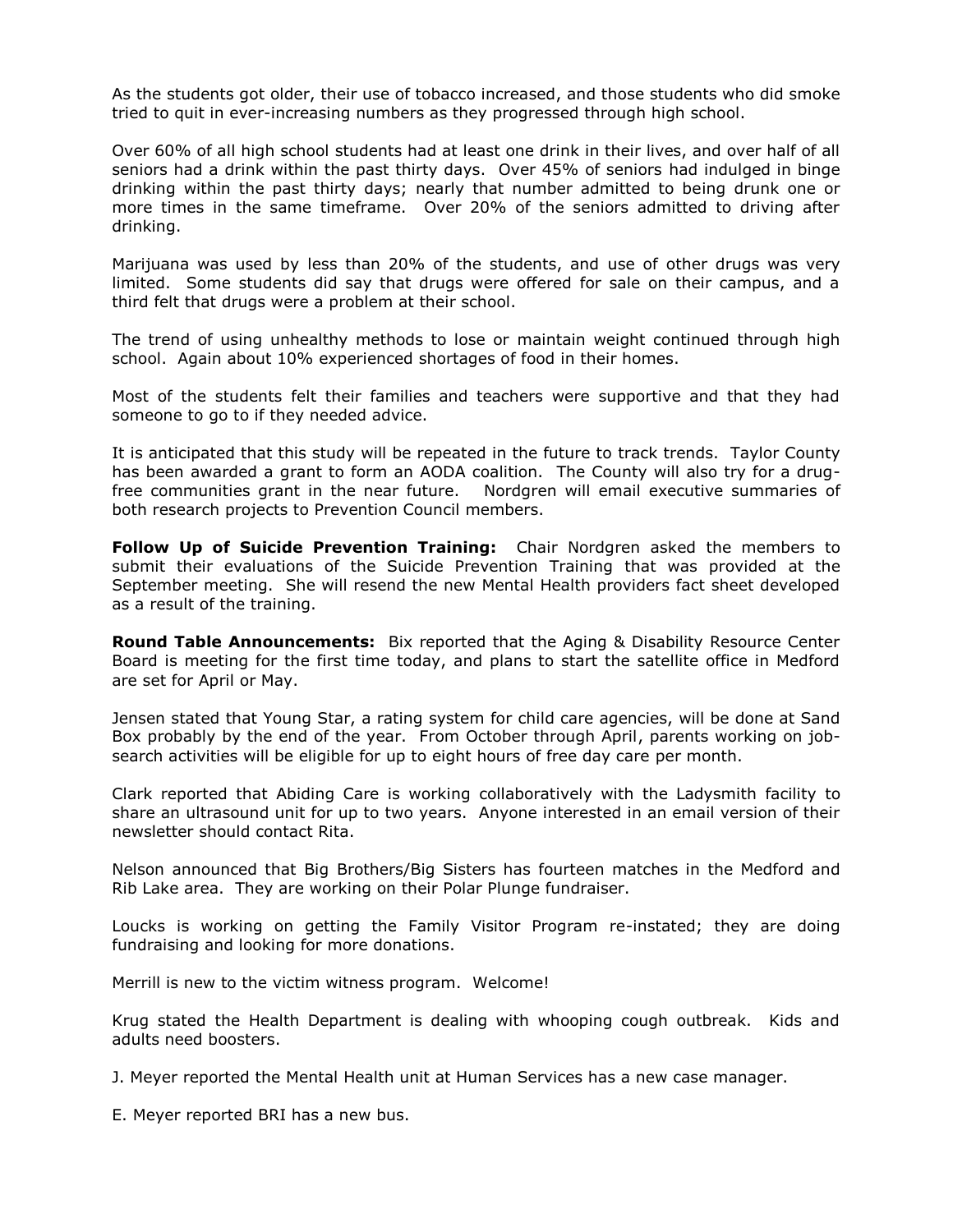Danen reported nothing new at job center except the higher volume of people using the services.

Memorial Health Center has a new ob/gyn provider and a new mental health provider. Gilman clinic is providing programs for older adults in Hannibal once a month.

Porter reported Stepping Stones had a banner year: 1,100 nights of shelter in 2011, doubled in 2011.

Schultz reported referring many clients to smoking cessation.

Nordgren distributed the class schedule for Managing Your Money classes in 2012, flyer on Powerful Tools for Caregivers class starting in January and flyer on a Money Tips for Seniors presentation in January for older adults.

Greget reported on the new Literacy Council. Is sponsoring an adult literacy class in January. NTC and council are writing for rural literacy grant to help start remedial classes and literacy classes.

Child Find will be changed to March 8. Early Childhood Committee will be on December 2. Autism speaker on December 8 in the media room at MAES.

**Confirm Next Meeting Date:** The next meeting of the Taylor County Prevention Council will be Wednesday, January 25, 2012 at 9:00 A.M. It will be held at the same location.

**Adjournment:** 10:35 am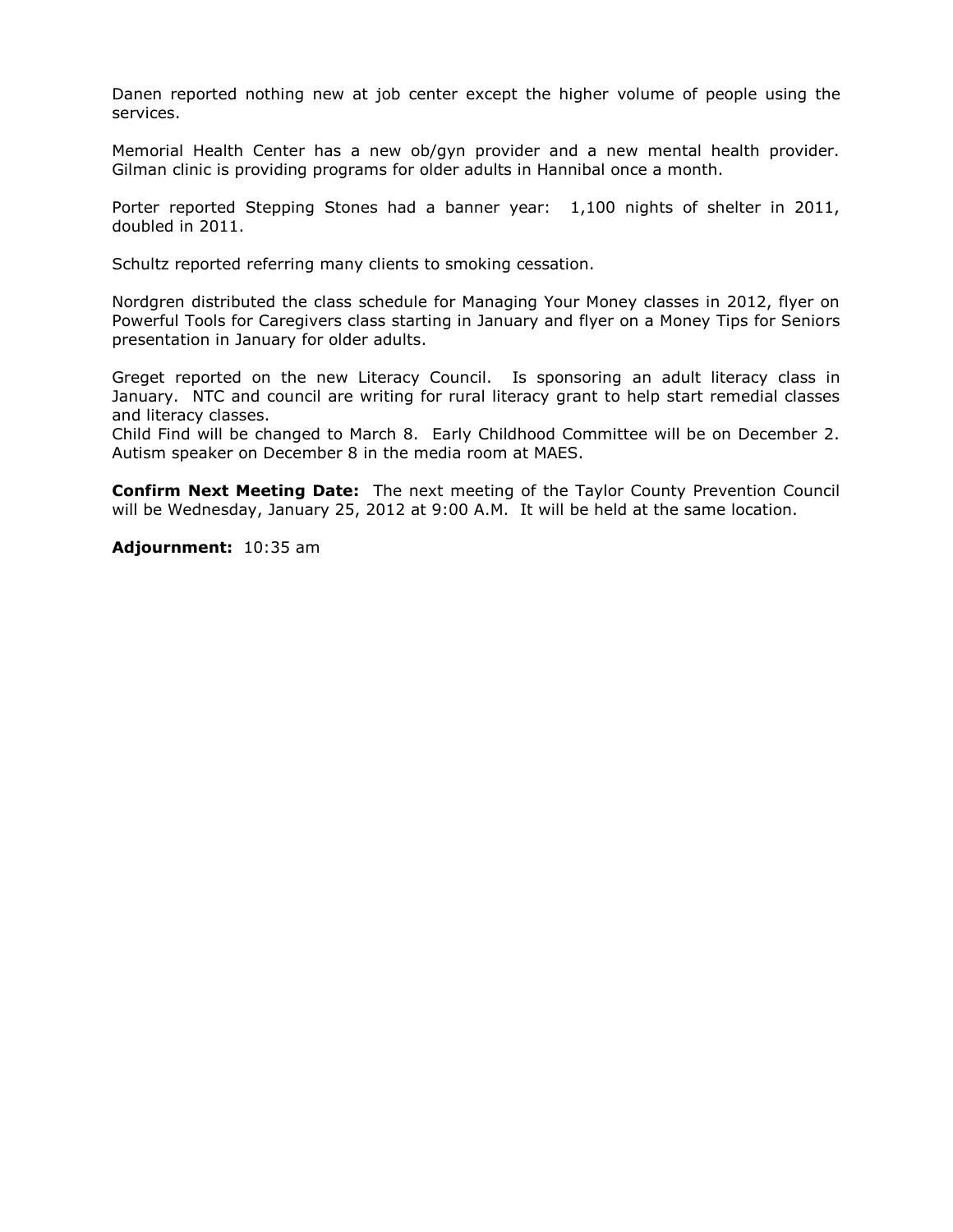Wednesday, September 28, 2011 - 9:00 A.M. Medford Area Public School Office

**Members Present:** Sharon Ludwig, Stepping Stones; LeeAnn Raab, Victim/Witness Coordinator; Mary Kauer, Good Shepherd Parish - Rib Lake; Monelle Johnson, Restorative Justice Programs; Kelly Schultz, Counseling Connection; Joseph Greget, Medford School District; Mary Bix, Commission on Aging; Nicky Kollmansberger, Memorial Health Center; Joseph Dietrich, St. Andrew/St. Peter Lutheran Church; Peggy Nordgren, UW-Extension; Jackie Strick, Medford Middle School; Jill Koenig, Medford School District; LouAnn Stanton, Terry Lybert, and Jina Lange, Medford High School; Cindy Gibson, Medford Alternative High School; Bob Whetstone, United Way; Vi Marie Nelson, Big Brothers/Big Sisters.

**Review of Minutes of Last Meeting (July 27, 2011):** There were no corrections to the minutes of the July 27, 2011 meeting.

**Introductions:** The members in attendance all introduced themselves.

**Presentation: QPR Training: Suicide Prevention:** Jen Meyer of the Taylor County Human Services Department presented the QPR (Question, Persuade, Refer) program for suicide prevention. A short video and a Power Point Presentation were shown. During the meeting, it was emphasized that 90% of people committing suicide were suffering from clinical depression and that having a family member commit suicide increases your likelihood of doing the same by 50%. It was decided that a one-page list of suicide prevention telephone numbers and other contact information would be developed by the Prevention Council. Some of this information is already available in the Taylor County Directory of Services, but there is new information.

**Round Table Announcements:** Due to time constraints, no announcements were made at this meeting.

**Confirm Next Meeting Date:** The next meeting of the Taylor County Prevention Council will be Wednesday, November 30, 2011 at 9:00 A.M. at the usual location.

**Adjournment:** With no further business, the meeting was adjourned at 10:38 A.M.

**Handouts:** "Question, Persuade, Refer" booklet; Wisconsin Department of Public Instruction bulletins: "Required Notice of Youth Suicide Prevention Resources" and "Wisconsin Statutes and Administrative Rules Related to School-Based Suicide Prevention".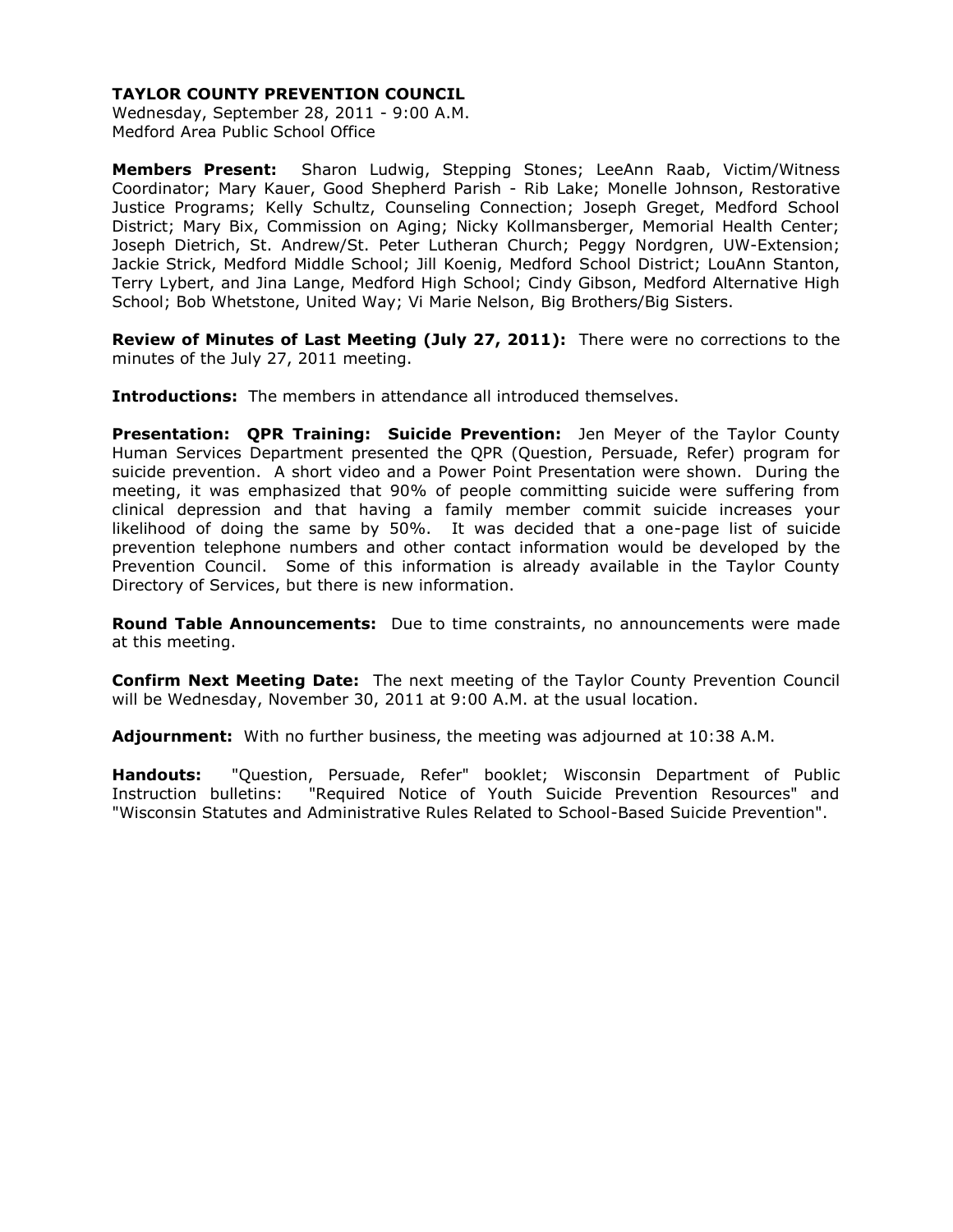Wednesday, July 27, 2011 - 9:00 A.M. Medford Area Public School District Office

**Members Present:** Peggy Nordgren, UW-Extension; Vi Marie Nelson, Big Brothers/Big Sisters; Teri Rostberg, Hope Hospice; Bob Whetstone, United Way; Amber Fallos, Taylor County Human Service Department; LeeAnn Raab, Victim/Witness Coordinator; Jean Nuernberger, Taylor County Circuit Court; Rita Clark, Abiding Care Pregnancy Resource Center; Kathy Danen, CEP, Inc.; Sue Courtney, Memorial Health Center; Mary Bix, Aging & Disability Resource Center (ADRC) Ad Hoc Committee.

**Call To Order:** Chair Nordgren called the meeting to order at 9:05 A.M.

**Review Minutes of Last Meeting:** There were no corrections to the minutes of the last meeting.

**Introductions, Announcements & Round Table Discussion - What are the needs of families in Taylor County? What support can we no longer provide?** Sue Courtney - Memorial Health Center. The facility is seeing more people going to the Emergency Department and Urgent Care. They are moving to a rural health center status. The Pre-Natal Coordination program is now at the Hospital, having been transferred from Taylor County, although Pat Schilling is still operating the program. Kathy Danen -CEP, Inc. They now have waiting lists because of budget issues. They have added another county and now include Taylor, Price, and Rusk. Danen is working on grant funding. Unemployment in Taylor County is at 9.3%. Rita Clark - Abiding Care Pregnancy Resource center. ACPRC is having a fundraiser at Arby's on August 17. They are emphasizing education for their clients by having an "Earn While You Learn" class and some parenting classes. They would like to get their programs into the schools.

Jean Nuernberger - Taylor County Circuit Court. The Circuit Court is facing a 2% cut in funding from the County for 2012, but S.M.I.L.E. and the other programs they offer individuals should remain intact. They are seeing many, many pro se divorces; and that is probably the result of the current economy. She feels the new Stepping Stone-affiliated attorney is an excellent resource since most people involved in domestic abuse cases do not have ready funds to use for court proceedings. LeeAnn Raab - Victim/Witness Coordinator. She also is facing the 2% cut by the County, but this should have no major impact on her office. They have just submitted an application for the Victims of Crime Act (V.O.C.A.) grant which they have received for the past 15 years. This grant allows them to access crime victims when the crime is first reported to authorities rather than waiting until it gets to the District Attorney's office. She hopes the state funding will remain the same but knows it will not increase.

Amber Fallos - Taylor County Human Services Department. Her department is facing a 10% cut from the State of Wisconsin in addition to the 2% from Taylor County. The Economic Support Unit (ESU) alone is facing a 33% cut. The State wants the all the ESUs in the state to be regionalized by October 1, 2011. Taylor County is having a hard time finding a compatible consortium to join. The department is finding that the new transportation program run by LogistiCare is getting clients to their medical appointments but not necessarily getting them back home afterwards. Bob Whetstone - United Way. The allocation committee is still working on who gets what monies, but that will be done by early August. Their fundraising kick-off is scheduled for September 23 at The Veranda.

Teri Rostberg - Hope Hospice. They receive 98% of their funding from Medicare, but the amount to be received for Hospice care in nursing homes will be cut. They currently have their highest census ever, so their finances are good. They do have to travel farther to get to their clients - e.g., Ladysmith - and that is not cost effective. They just received a grant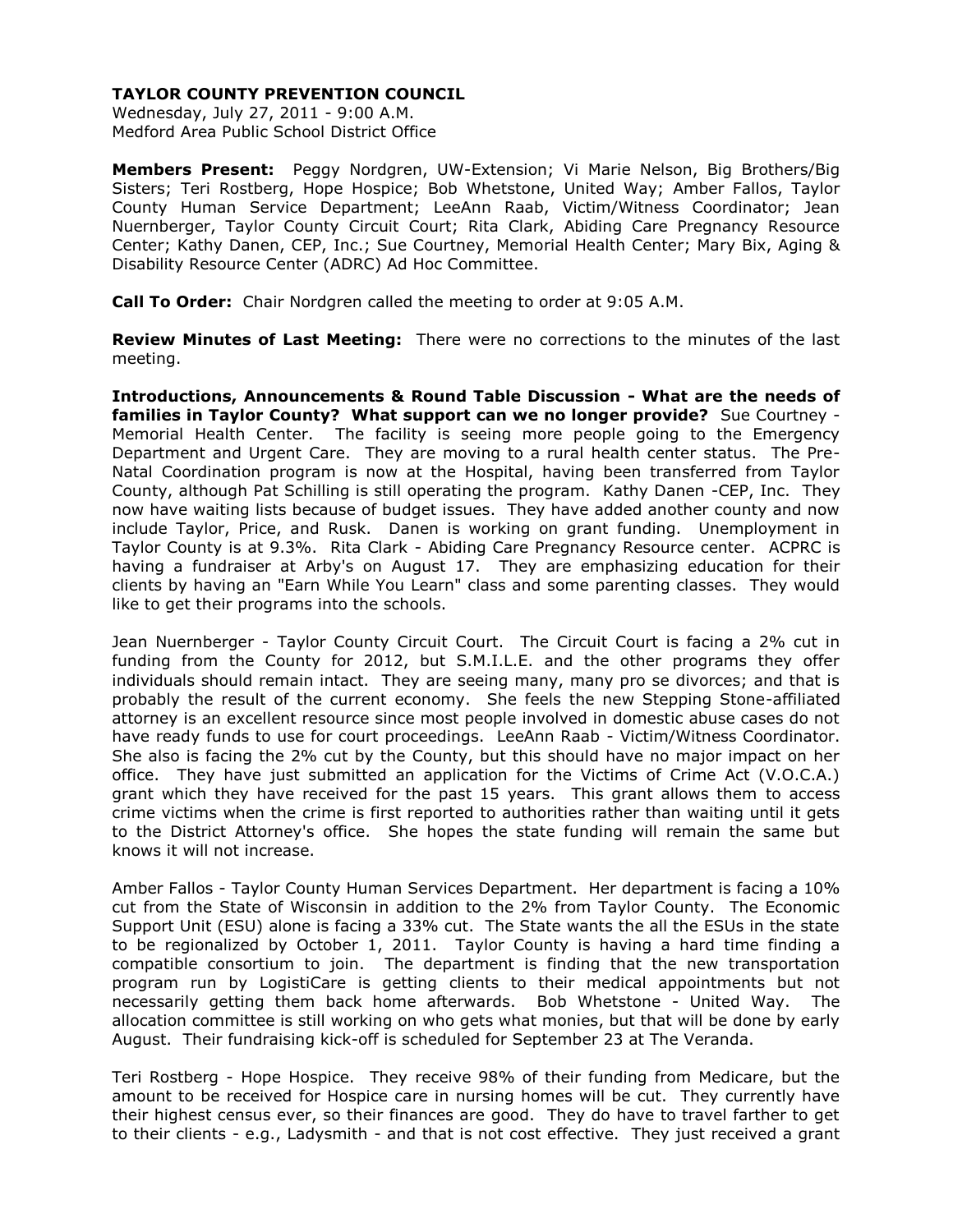to work with veterans and are doing training to facilitate this care. Vi Marie Nelson - Big Brothers/Big Sisters. They are busy fundraising. Price County BB/BS just hired a case manager with money they received from that county. Currently they have 14 matches with 12 youngsters still on the waiting list.

Mary Bix - ADRC. The final vote for Taylor County on the ADRC will be at the next County Board meeting on September 20. There are many issues to be decided. If Taylor County decides not to proceed at this time, the State of Wisconsin will do a Request For Proposals (RFP). Then the ADRC will probably go to a non-profit organization. This means Taylor County will have no say in how the ADRC is run. Peggy Nordgren - UW-Extension. With all the talk of budget cuts, they are not certain which programs they currently run can be continued, especially in the teaching areas. She plans to continue teaching her finance classes since it appears that more people need assistance in that area and the class sizes are rapidly increasing. People are now actually "self-selecting" attendance at these classes rather than being ordered to attend by the court system. Nordgren also reported that Patty Krug from the Taylor County Health Department has completed school surveys on alcohol and drug use and may be applying for grants.

**Confirm Next Meeting Date:** The next meeting of the Taylor County Prevention Council will be Wednesday, September 28, 2011 - 9:00 A.M. at the Medford Area Public School District Office.

**Adjournment:** The meeting was adjourned at 10:54 A.M.

**Handouts:** "Managing Your Money"; "From the Start, Consider the Finish", a playbill for a play on end-of-life planning; "Honoring Veteran Preferences in End-of-Life Care".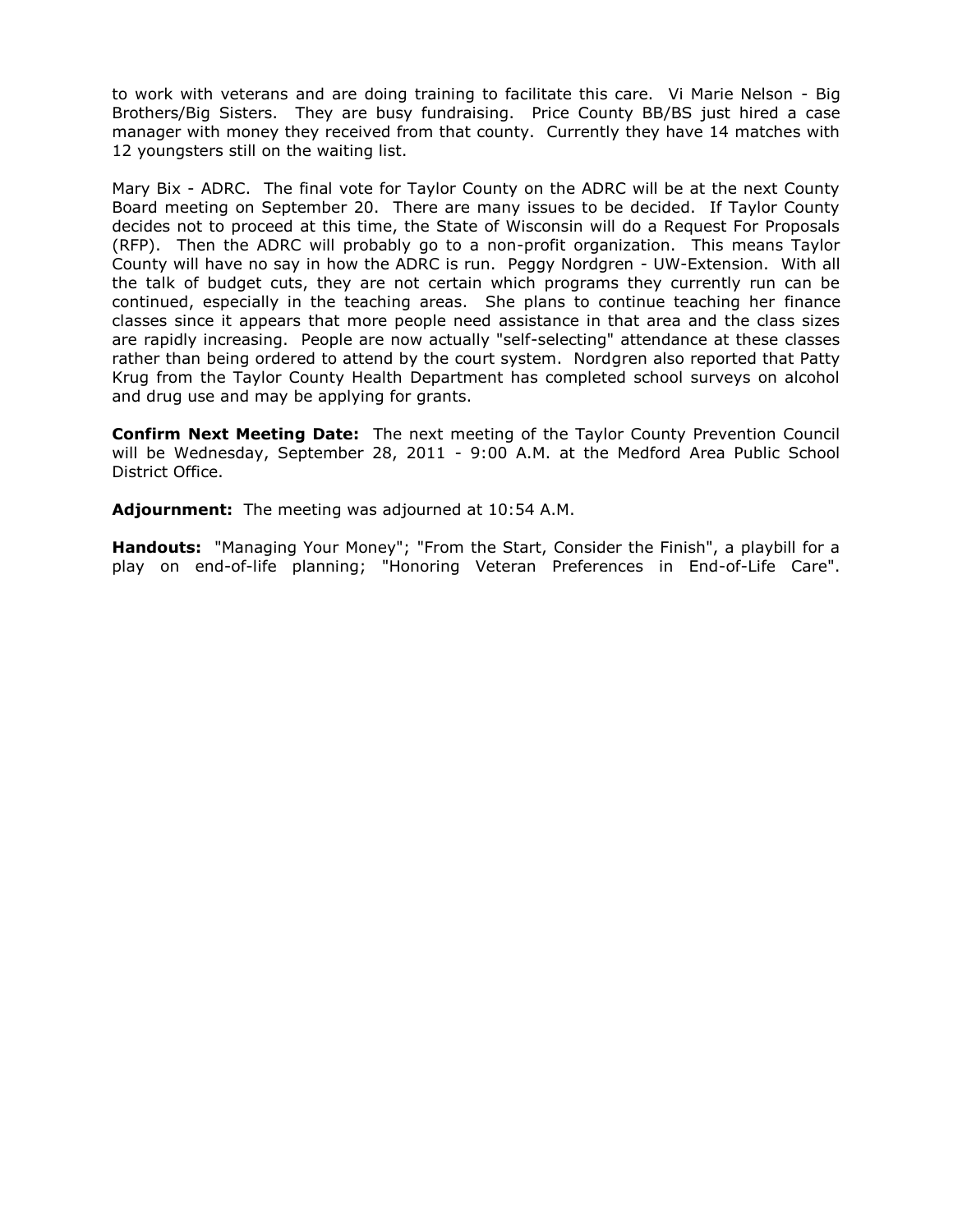Wednesday, May 25, 2011 - 9:00 A.M. Medford Area Public School District Office

**Members Present:** Jean Nuernberger, Taylor Count Circuit Court; Rita Clark, Abiding Care Pregnancy Resource Center; LuAnn Raab, Taylor County Victim/Witness Coordinator; Sue Courtney, Memorial Health Center; Kelly Jensen, Sand Box; Amber Fallos, Taylor County Human Services; Rachael Loucks, Parent Resource Center; Vi Marie Nelson, Big Brothers/Big Sisters; Kim Christofoli & Shanna Kestler, Indianhead Community Action Agency; Mary Bix; Peggy Nordgren, University of Wisconsin-Extension; Joe Greget, Medford Area School District; Bob Whetstone, United Way; Kris Porter, Stepping Stones; Kelly Schultz; Counseling Connection.

**Call To Order:** Chair Nordgren called the meeting to order at 9:03 A.M.

**Review Minutes of Last Meeting (January):** The minutes were approved by acclamation.

**Introductions:** The attendees introduced themselves and their organizations.

**Update on Completed Prevention Project (Radio):** Nordgren has a CD with all of the recent radio interviews on prevention issues. She felt the NTC and the CEP presentations were excellent. Connections were definitely made between all the nine programs presented and prevention. We may do it again. Kudos to: Rachael Loucks of Parent Resource Center, Kim Christofoli of Indianhead Community Action Agency, Kelly Jensen of Sand Box, Randy Oaklief of Northcentral Technical College (NTC), Patty Krug of the Taylor County Health Department, Kathy Danen of Northwest Comprehensive Employment Program (NW-CEP), Peggy Nordgren of UW-EX, and Kris Porter of Stepping Stones.

**Brief Review of Research into Action article "What Coalitions Do":** Our mandate is to promote the education of and provide channels of communication and collaboration among our members. We have not directly affected policy change, although this may result from our efforts.

## **Committee Reports:**

Early Childhood (Greget): The next meeting is June 4. Child Development Days are finished for the year. The First Responder Training for Autism had 93 people representing 43 organizations. Outpatient mental health services have been approved for in-school delivery during the day. These services will be funded through Medicaid or private pay insurance and will encompass K-12. The Taylor County Literacy Council is now meeting on the last Monday of each month.

Continuum of Care Committee (Christofoli): The committee is close to finishing work on its bylaws. They will be filing for Articles of Incorporation soon. There is a house that is being foreclosed that may be suitable for the needs of the group. Next they need to organize a board and obtain money for the project. Because of the current state of funding, they may have to depend on the community for much of their operating funds. This project is now called "transitional housing", not "homeless shelter".

ATOD Committee (Krug, Nordgren): This group is still in transition. Patty Krug is taking over the organization and will be working on obtaining funding. The "Parents Who Host Lose the Most" program is getting a lot of good play in the community. Their mandate will also include prescription drugs.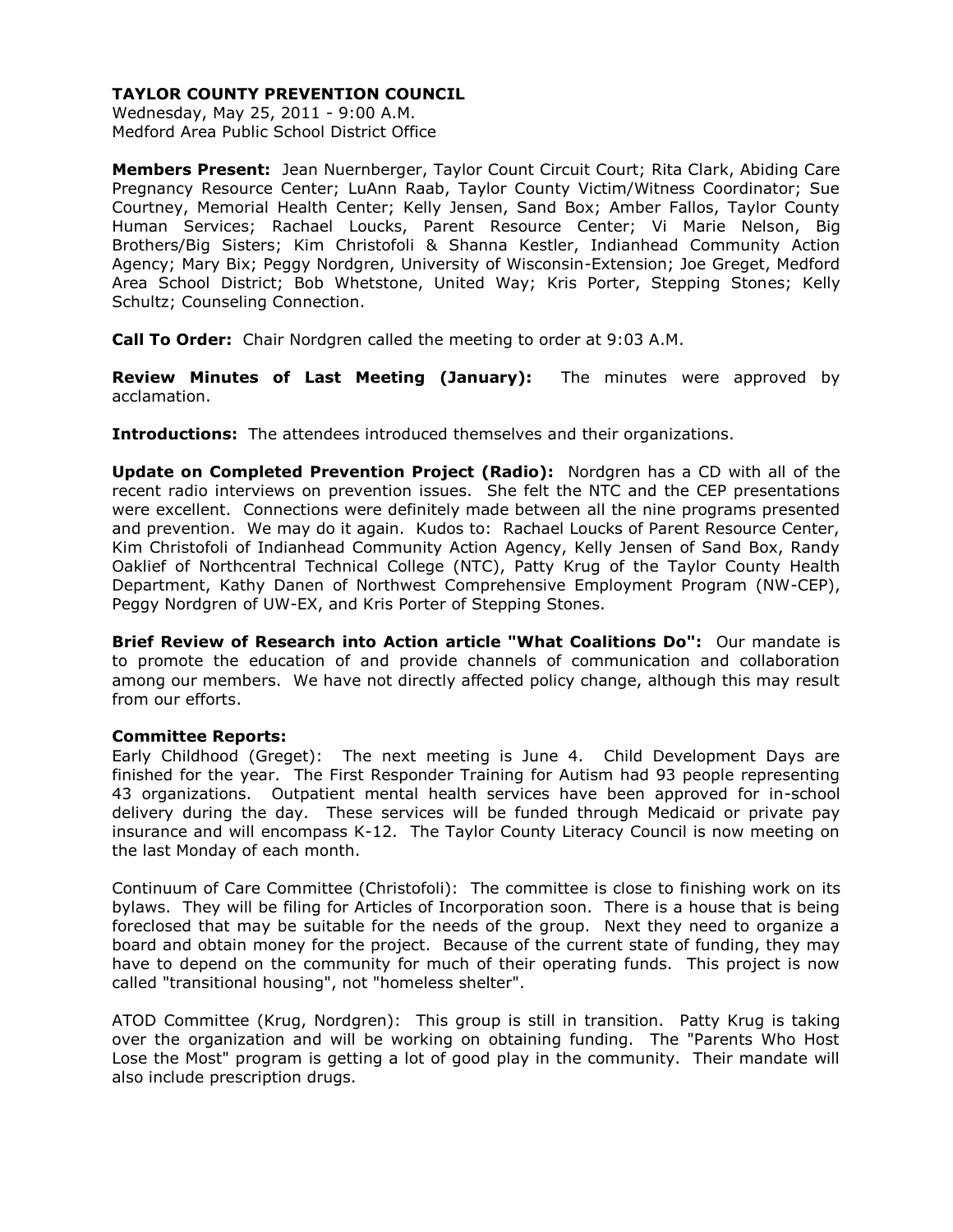Safe & Stable Families (Nordgren): This group has lost funding and only has the original \$40,000 available. They will be distributing this money soon and may only meet once a year depending on need for grant.

Family Visitor Program (Loucks): The Family Visitor Program will no longer be receiving money from the Taylor County (Safe and Stable Families). They will be applying for larger grants from other sources. Currently funding from the United Way will allow them to continue the program for about six months. Since they are the only comparable program in Taylor County, they are now working on a community fundraiser from June through August to raise \$25,000.

**Announcements:** Nuernberger reports that the number of divorces with minor children is remaining relatively stable with perhaps a little decline. She feels that the in-school mental health program will be a boon to the court system. Clark announced that the Abiding Care Pregnancy Resource Center will be having its open house on June 2 from 11 AM until 7 PM. They provide pregnancy testing and are targeting crisis pregnancies. They provide information so that their clients can make informed decisions. One of their emphases is sexual integrity programs in middle school and high school. In other areas, this program has resulted in a dramatic decline in teen pregnancies.

Raab reports business as usual, although there is an increase in thefts probably due to the economy. Courtney announced that Memorial Health Center now has mammogram screening in Gilman. There is an article on suicide in their WellAware magazine. In addition they are trying to get more services available at the clinic at those times when people want them - e.g., later afternoon.

Christofoli stated that the emergency shelter grant is finished at the end of June. More money may be available to fund the program through September. The transitional jobs program is finished for good at the end of June. The food pantry received 3,050 items from the postal food drive. They have developed a new logo and are stressing that donations to Indianhead support the community. During the first quarter of the year they helped over 200 families.

Summer programs at Sand Box are starting in June. They are working on intergenerational programs with their students going into Country Gardens, the nursing home, and Our House to interact with the older people. They are also working on preparing youth to be on their own at home once they age out of Sand Box at age 13. All day care and child care facilities must get applications into the state by June 1 if they want to work with kids whose families get assistance for day care from Taylor County.

Fallos reports that at least some of the Economic Assistance department duties will be handled by the State instead of the County, but this may not be the total transfer of duties as originally proposed. There have been many referrals to the birth-to-3 program; in fact, there has been a huge increase this year. All Human Services programs will have decreased funding. The Managed Care Organization component of the Aging & Disability Resource Center will not be coming to Taylor County for at least two years.

Loucks reports that the local theater is collaborating with Parent Resource Center in a fundraiser on June 22. All popcorn sales at the Cars 2 show will go the PRC. Nelson reported that Big Brothers/Big Sisters has 12 community matches with 13 youth on the waiting list. The Bowl-4-Kids fundraiser did not produce the results they expected. Rib Lake Schools are very pleased with the BB/BS school-based program.

Whetstone reported that United Way is just finishing their allocations for last year. Porter announced that work on Stepping Stones' ramp will start next week. Through a grant they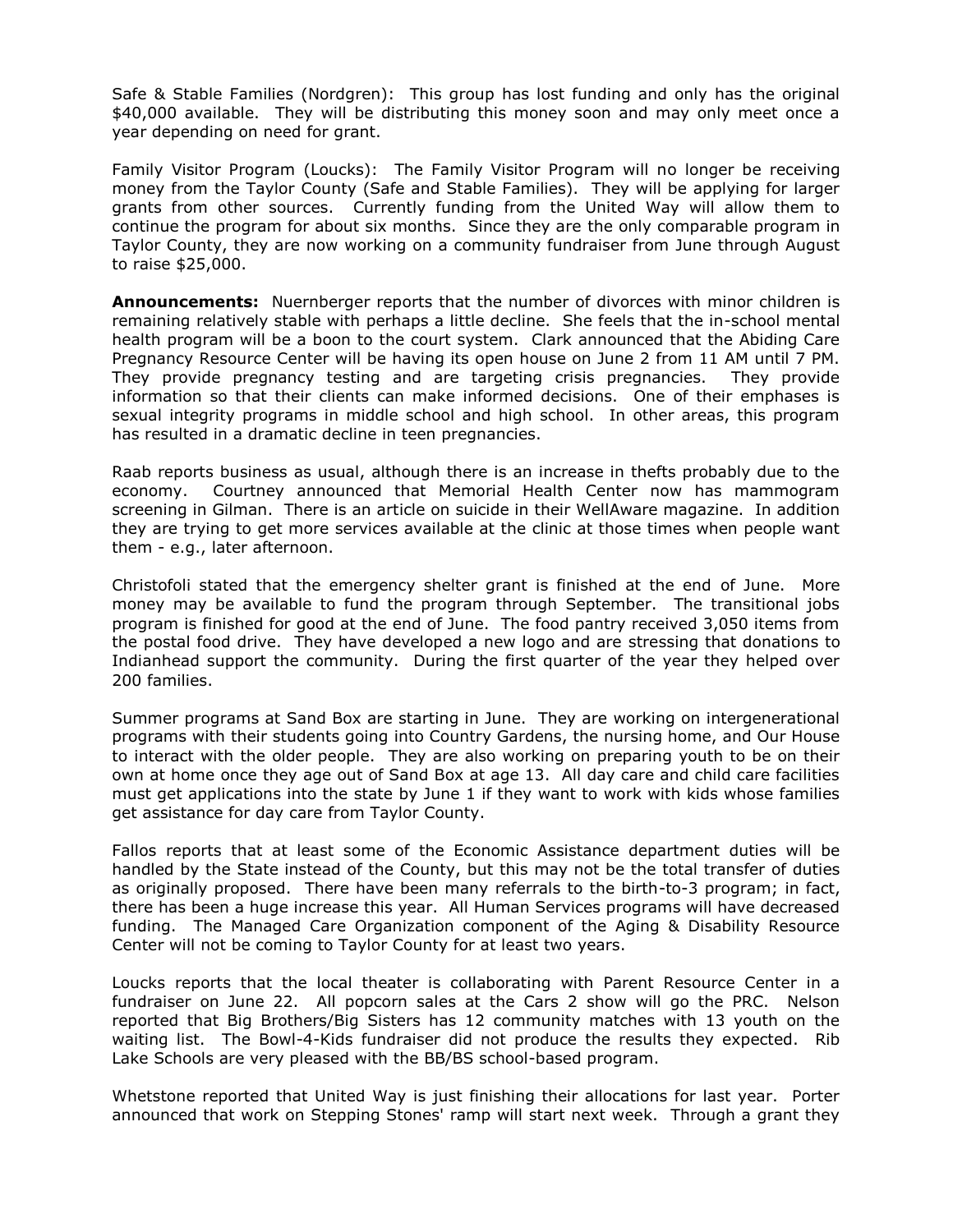are able to offer attorney services for their domestic and sexual abuse clients are no charge. They now have a Web site and are on both Twitter and Facebook.

Nordgren is offering "Managing Your Money" and "Food Preservation" classes and handed out the schedules for both. Bix reported that the Commission on Aging will have \$25 vouchers for the Farmers' Market on Friday, June 3. This is income-based and will be on a first-come, first-served basis. She also reported that clients using Medicaid transportation will now be served by LogistiCare, a national company that has a state-contract to provide these services. They will no longer be run through the Commission on Aging.

**Adjournment & Confirm Next Meeting Date:** The next meeting of the Taylor County Prevention Council will be Wednesday, July 27, 2011 at 9:00 A.M. With no further business, the meeting was adjourned at 10:39 A.M.

**Handouts:** "Managing Your Money"; "Food Preservation Update 2011"; Parent Resource Center brochure; "Promotion of Knowledge, Relationships and Institutional Changes Produce Outcomes"; "Medford Area Diploma Academy"; "Autism Spectrum Disorders Resources for Health Care Providers"; Parent Resource Center of Taylor County, Inc. fact sheet; minutes of Taylor County Prevention Council January 26, 2011.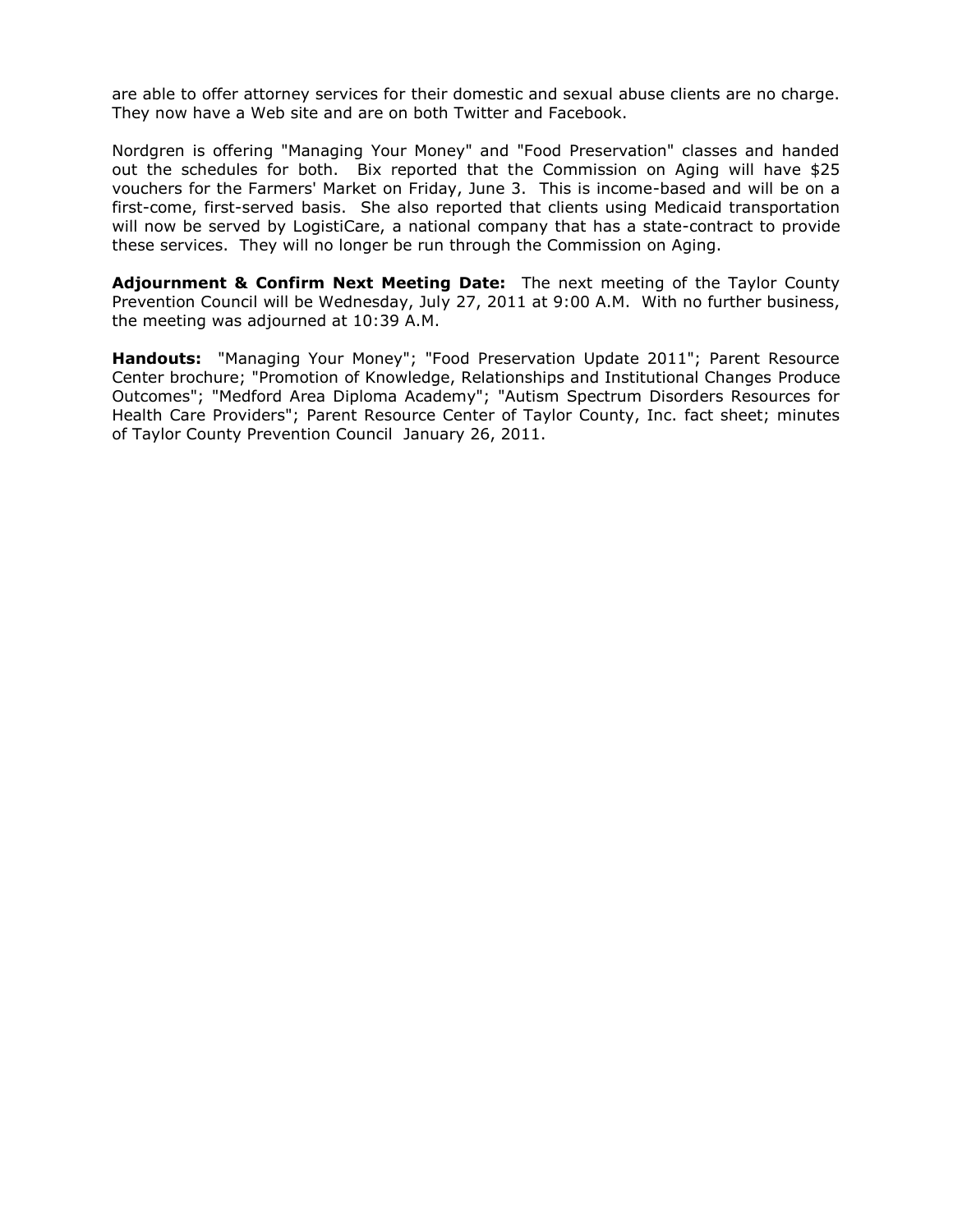Wednesday, January 26, 2011 - 9:00 A.M. Medford Area School District Office

**Members Present:** Rachael Loucks, Parent Resource Center (PRC); Robert Whetstone, United Way; Joseph Greget, Medford School District; Mary Bix; Kim Christofoli, Indianhead Community Action Agency (ICCA); Kathy Danen, Comprehensive Employment Program (CEP); Teri Rostberg, Hope Hospice; Jean Nuernberger, Taylor County Circuit Court; Kris Porter, Stepping Stones; Peggy Nordgren, University of Wisconsin Extension (UX-EX); Vi Marie Nelson, Big Brothers/Big Sisters; Randy Oaklief, Northcentral Technical College (NTC).

**Call To Order:** Chair Nordgren called the meeting to order at 9 AM.

**Review of Minutes of Last Meeting:** There were no corrections to the minutes.

**Proposed Prevention Project:** Porter and Nordgren introduced an idea to work with the radio station on a series of interviews covering various aspects of the Prevention Council. The idea is to let the public know what services are available in Taylor County. An overview of the Prevention Council would be presented, followed by a series of individual agency interviews. Those present agreed that this was a good idea.

**Committee Reports:** Safe and Stable Families (Nordgren): They have had no recent meeting. There is very little money available, and they will probably meet only 1-2 times annually. The goal of Safe & Stable Families is to cut child abuse and neglect.

Early Childhood (Greget): Week of the Young Child is scheduled for April 9 through April 16. Child Development Day for Medford is March 14. Collaboration meetings are coming up on early childhood development because of changes in federal requirements.

Continuum of Care Committee (Christofoli): Indianhead Community Action Agency has agreed to be the umbrella 501C3 organization for the Continuum of Care. They need to decide on a name and establish bylaws and a vision statement. They already have a mission statement. This will not be a homeless shelter, but rather transitional living. "Homeless" people in Taylor County are not sleeping on the street; recent situational changes mean they have no home and are probably sleeping in their cars. Seventeen homeless people were counted during the June census. The next count is scheduled for January 26. Veteran homelessness is becoming a real issue nationally but may not be here yet.

ATOD: This committee is being re-formed and will be meeting with the Northwoods Coalition in an attempt to access funds for an AmeriCorps person. Alcohol and drug use are big problems in Taylor County, and money needs to be found to address the problem.

#### **Introductions & Announcements:**

ADRC (Bix): The Ad Hoc Committee is working on finalizing a location for the ADRC in Taylor County. It now appears that this facility will open in spring (probably March) of 2012.

Stepping Stones (Porter): The shelter now has a part-time attorney who can assist qualifying clients with domestic/sexual abuse issues at no cost.

Parent Resource Center (Loucks): They are working on a grant from the Children's Trust Fund to create a Parent Resource network. They have lost their support from Safe & Stable Families, but may be able to keep prevention programs going for three years with this grant.